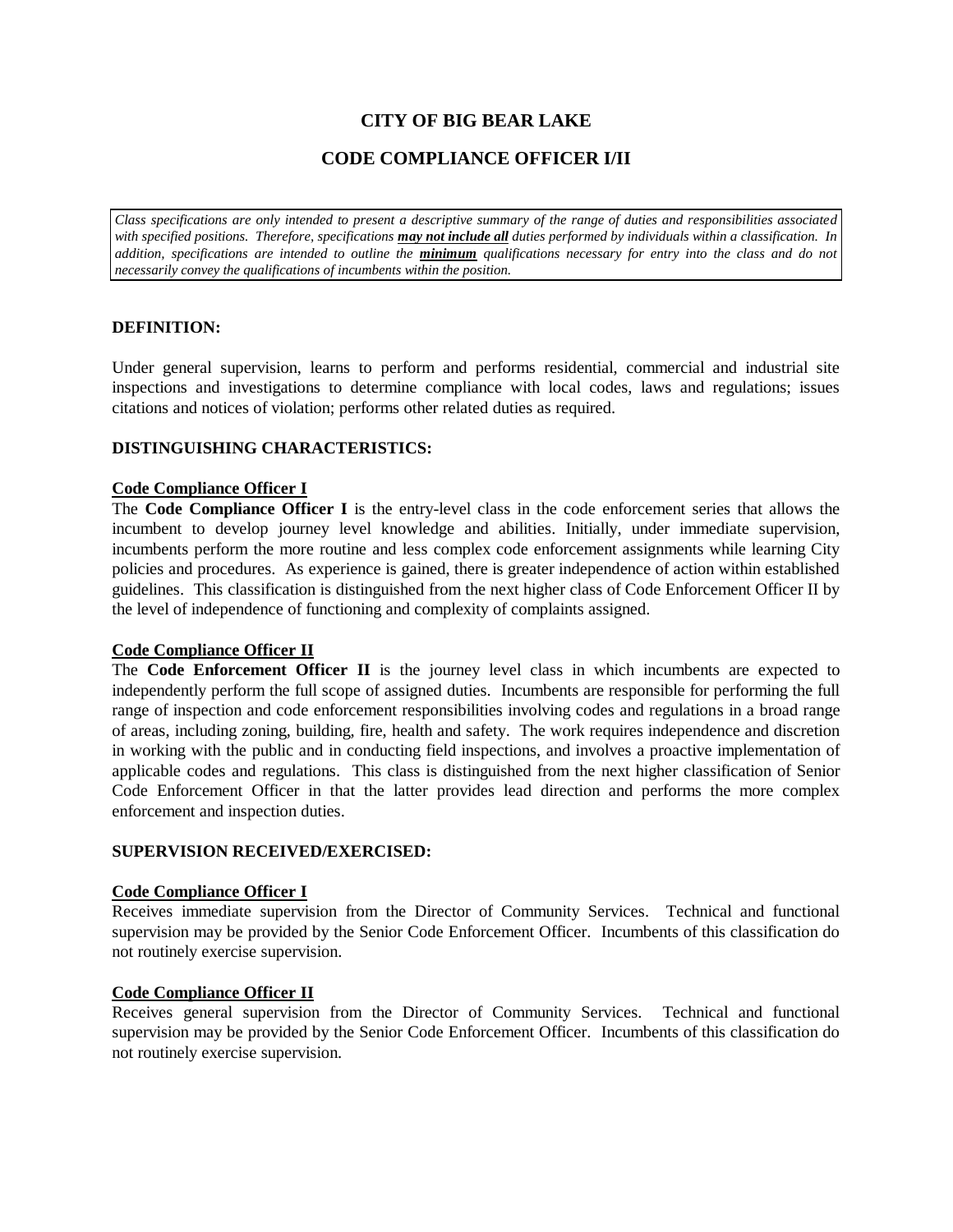## **ESSENTIAL FUNCTIONS:** *(include but are not limited to the following)*

- Performs residential, commercial, industrial and site inspections; receives complaints and determines existence and type of code violation; compiles, analyzes and evaluates findings of investigations and inspections; establishes legal owner; coordinates with property owners or their representatives and other regulatory agencies to take corrective action; verifies parcel address and other information necessary to conduct investigation and enforcement actions; performs follow-up inspections and investigation as required; ensures compliance with all applicable municipal codes and regulations; issues administrative citations for non-compliance.
- Interprets, applies and explains applicable municipal codes, zoning ordinances, building codes, vehicle codes, state housing, health and safety codes, relocation regulations, CDBG administrative requirements and other related laws, codes and regulations; advises property owners on the requirements for compliance; explains processes and procedures for obtaining compliance or appropriate permits.
- Conducts inspections of Private Home Rentals to ensure compliance with City requirements; enforces rules and regulations relating to rentals; monitors areas of the City to identify violators of the Private Home Rental program.
- Enforces parking regulations related to snow removal; cites violators and coordinates vehicle towing when necessary.
- Maintains clear, concise and comprehensive records and reports related to enforcement activities; composes and types correspondence, reports, forms and specialized documents, including abatement letters; enters and retrieves information from automated records systems; prepares notices of violation and orders.
- Photographs violations; gathers evidence and prepares cases for court proceedings; produces photographs and records of violations for evidence; represents the City in court regarding noncompliance if required.
- Responds to questions and concerns from the public, departmental staff and other agencies; provides information as appropriate and resolves service issues and complaints.
- Establishes positive working relationships with representatives of community organizations, state/local agencies, City management and staff and the public.

## **PHYSICAL, MENTAL AND ENVIRONMENTAL WORKING CONDITIONS:**

Position requires sitting, standing, walking on level and slippery surfaces, reaching, twisting, turning, kneeling, bending, stooping, squatting, crouching, grasping and making repetitive hand movement in the performance of daily duties. The position also requires both near and far vision when making inspections, reading written reports and work related documents. Acute hearing is required when providing phone and personal service. The ability to lift, carry and push tools, equipment and supplies weighing 35 pounds or more is also required. Additionally, the incumbent in this outdoor position works in all weather conditions,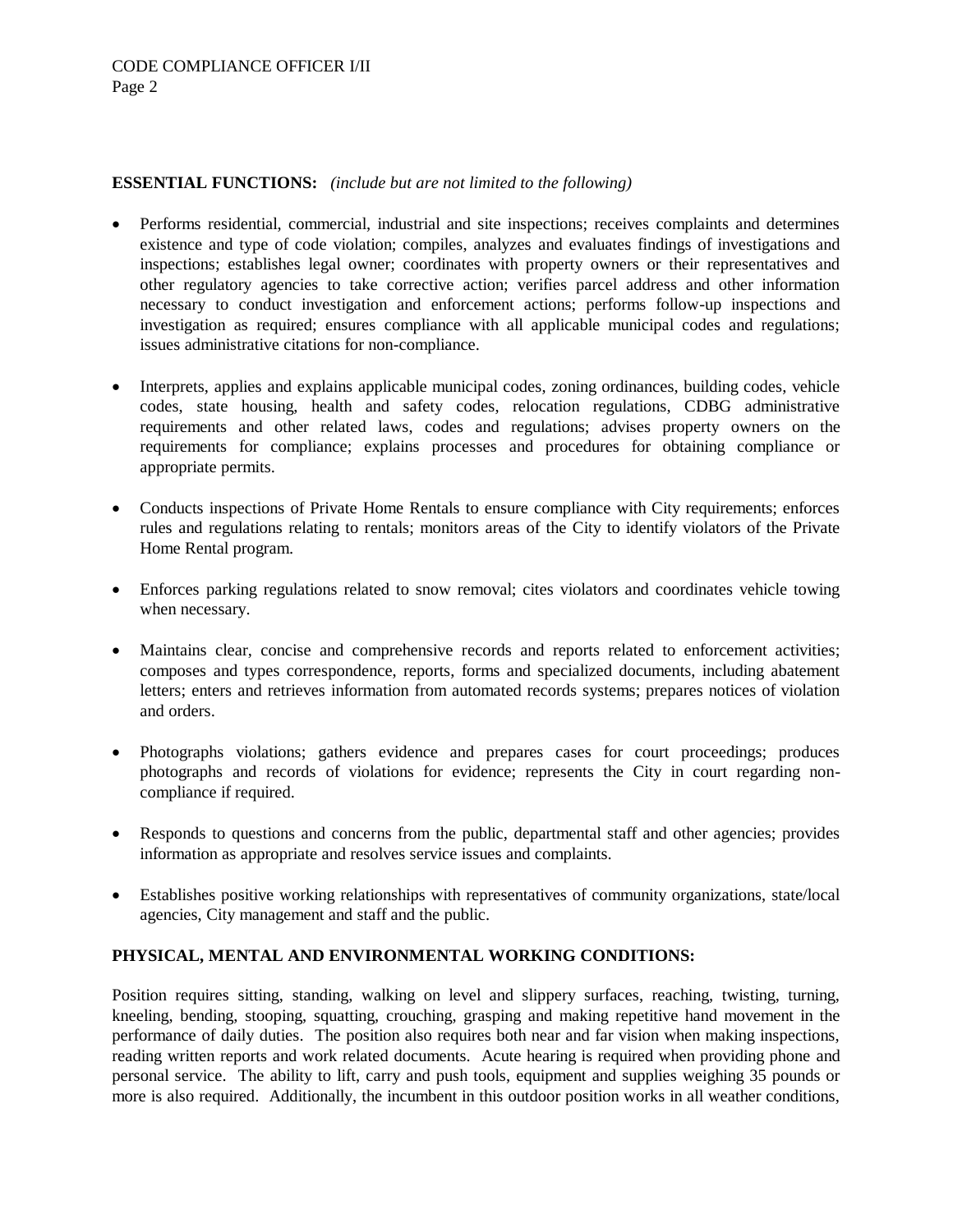#### CODE COMPLIANCE OFFICER I/II Page 3

including wet, snow, hot and cold. Incumbents may frequently deal with irate members of the public. The nature of the work also requires the incumbent to drive motorized vehicles, work in heavy vehicle traffic conditions and often work with constant interruptions. The incumbent may be required to work nights and weeks, respond to after hours emergency call-outs and perform routine standby duties.

Some of these requirements may be accommodated for otherwise qualified individuals requiring and requesting such accommodations.

**QUALIFICATIONS:** *(The following are minimal qualifications necessary for entry into the classification.)*

## **Education and/or Experience:**

Any combination of education and experience that has provided the knowledge, skills and abilities necessary for a **Code Compliance Officer I/II**. A typical way of obtaining the required qualifications is to possess the equivalent of:

## **Code Compliance Officer I**

Two years of relevant experience that includes heavy public contact and the performance of code enforcement activities, and a high school diploma or equivalent. The ability to speak and write Spanish is highly desirable.

## **Code Compliance Officer II**

In addition to the above, one year of experience equivalent to that of a Code Enforcement Officer I in the City of Big Bear Lake.

## **License/Certificate:**

## **Code Compliance Officer I**

Possession of, or ability to obtain, a valid Class C California driver's license. Ability to obtain P.C. 832 certification within six months of employment.

## **Code Compliance Officer II**

Possession of, or ability to obtain, a valid Class C California driver's license. Possession of a P.C. 832 certification prior to being considered for the position.

**KNOWLEDGE/ABILITIES/SKILLS:** *(The following are a representative sample of the KAS's necessary to perform essential duties of the position. The level and scope of the knowledge and abilities listed below vary between the I and II levels.)*

## **Knowledge of:**

Principles, practices and methods used in the enforcement and compliance of a variety of codes and regulations; methods and techniques used in enforcement and investigation; planning, zoning, building inspection, and safety laws and concepts; rules of evidence and court procedures; conflict resolution; basic principles of mathematics; applicable federal, state and local laws, codes and regulations; methods and techniques of scheduling work assignments; standard office procedures, practices and equipment; modern office equipment, including a computer and applicable software; methods and techniques for record keeping and report preparation and writing; proper English, spelling and grammar; occupational hazards and standard safety practices.